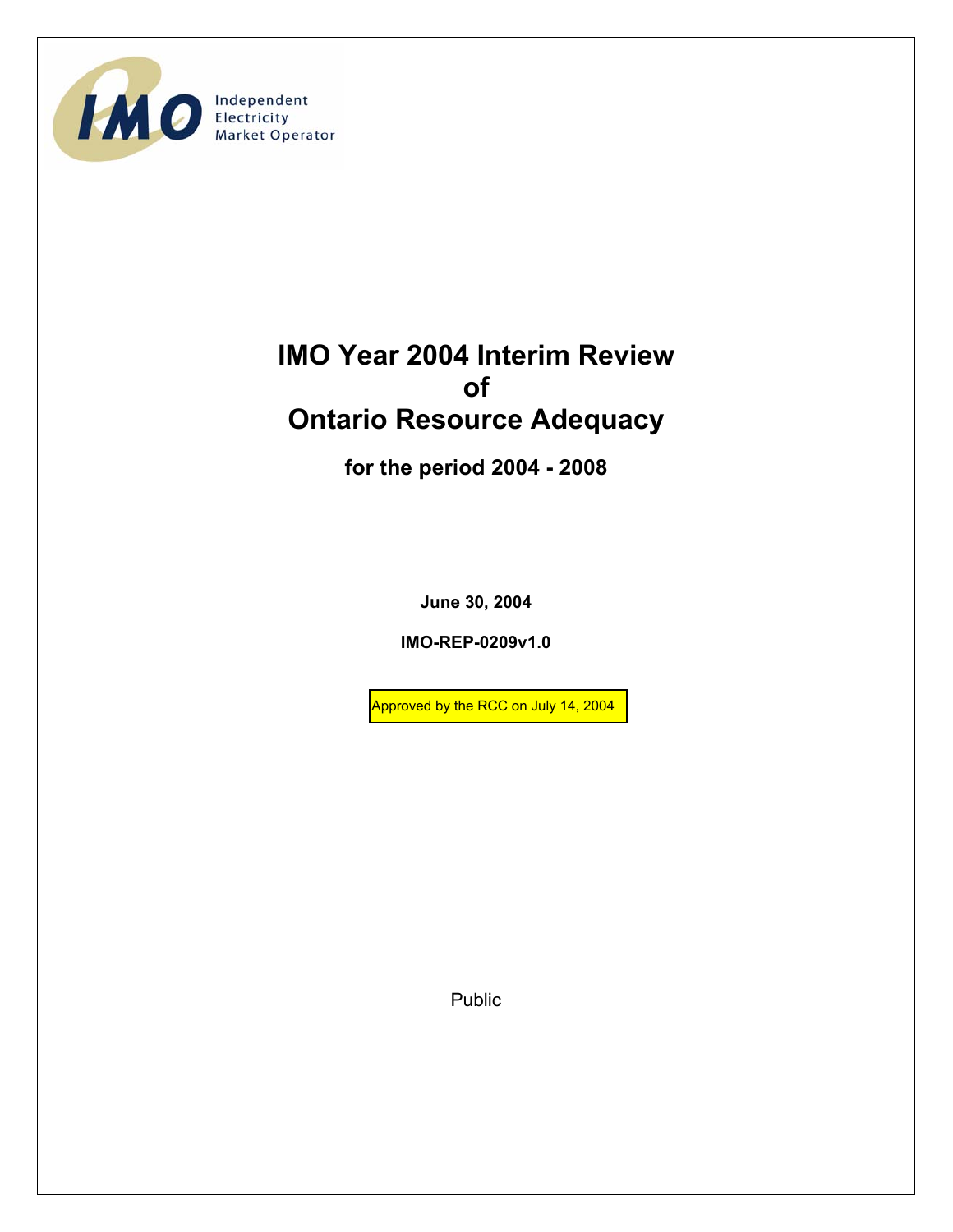This page intentionally left blank.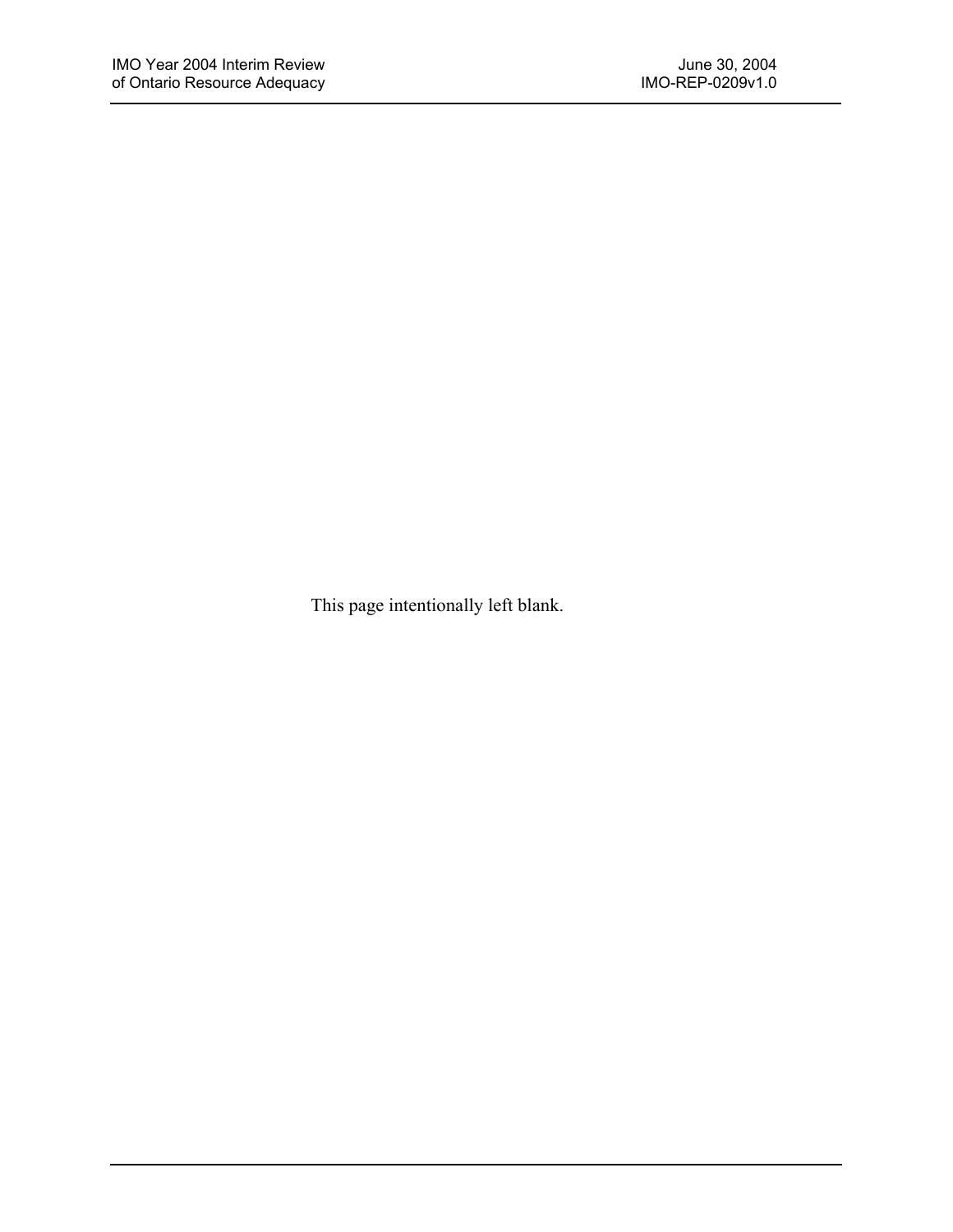I

## **1.0 EXECUTIVE SUMMARY**

The Independent Electricity Market Operator (IMO) submits this report to the Northeast Power Coordinating Council (NPCC) in fulfillment of its obligation to conduct an interim review of resource adequacy for the Ontario control area. This report follows the comprehensive review conducted in 2003. The guidelines for the review are specified in the NPCC Document B-8 entitled, "*Guidelines for Area Review of Resource Adequacy"* (Revised: June 28, 2001).

This review identifies changes in assumptions that were made for the 2003 comprehensive review, with regard to resources, demand, electricity sector regulations, etc., as well as the impact of these changes on the overall reliability of the Ontario electricity system.

This year's assessment falls within the band of the Sensitivity Case of the 2003 comprehensive review:

- Under median demand growth assumptions, Ontario may have to secure additional resources starting in 2007 (last year's review had 2006), in order to meet the NPCC criterion through 2008. If no new generation or demand-side resources materialize, compliance will be achieved through outage rescheduling i.e. shifting maintenance outages out of the summer months of June, July and August.
- Under high demand growth, Ontario would expect to require additional supply starting in 2005 (the same as in last year's review), in order to comply with the NPCC resource adequacy criterion. Again, if no additional resources from generation, demand-side initiatives or imports become available, compliance can be achieved by shifting maintenance outages out of the summer months of June, July and August, in 2005, 2006 and 2007. However, in 2008, approximately 500 MW of additional resources may be required in conjunction with shifting all major outages out of June July and August, in order to achieve compliance; the 500 MW could come from a combination of generation additions, additional tie-benefit (above the 1,500 MW assumed in the 2003 review) and/or demand response.

New supply could come from construction of additional generation facilities already proposed to the IMO (approximately 6,000 MW) and from the request for proposals (RFP) process initiated by the Ontario government in May 2004, for up to 2,800 MW. Demand initiatives in lieu of new supply may also be proposed as part of the RFP process.

The Ontario government is committed to replacing coal-fired generation in the province (approximately 7,500 MW) when adequate alternatives are available. With the exception of Lakeview TGS, which will cease operation at the end of April 2005, the IMO continues to report the capability of the coal-fired generating stations beyond December 31, 2007. For purposes of this assessment, the IMO has assumed that the remaining coal-fired stations will be replaced with an equivalent amount of supply or demand-side measures, at the same or near-by locations, before being shutdown, in accordance with provincial government commitments.

Recently announced changes to the Ontario electricity sector, when implemented, are expected to have beneficial effects on the long-term supply-demand situation of the province.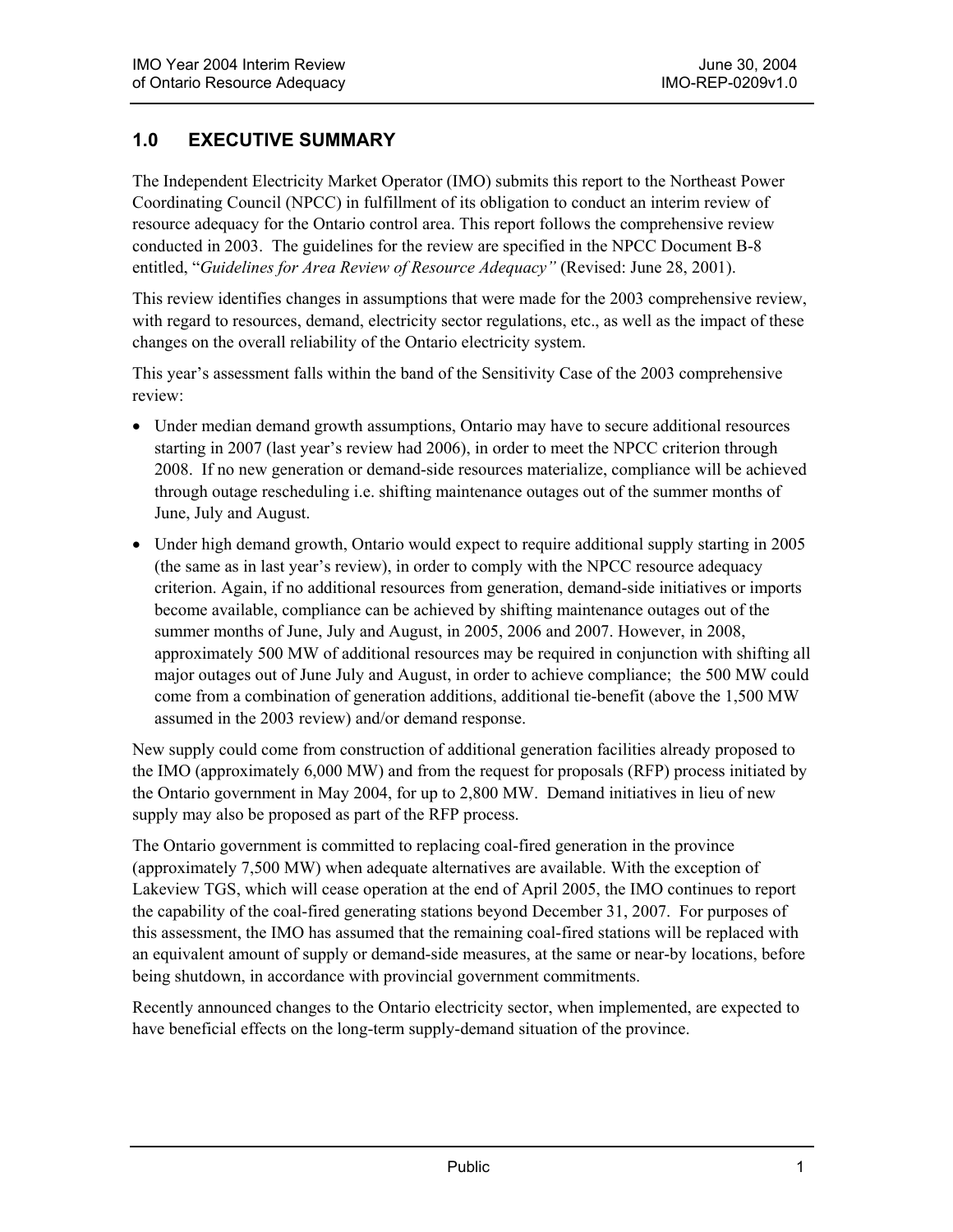## **2.0 INTRODUCTION**

The IMO is a non-profit, regulated corporation without share capital established by the Ontario Electricity Act 1998, with its Directors appointed by the government. It is responsible for the day-to-day operation of Ontario's electricity system, and is responsible for enabling, administering and operating the competitive wholesale energy markets for the province.

The information presented in this interim area review of resource adequacy covers the period from 2004 to 2008.

The previous review was submitted by the IMO and was approved at the November 2003 meeting of the Reliability Coordinating Committee. Comparisons between this review and the November 2003, "IMO Year 2003 Comprehensive Review of Ontario Resource Adequacy" are contained in this report.

#### **3.0 CHANGES IN ASSUMPTIONS**

#### **3.1 Demand Forecast**

I

Tables 3.1, 3.2 and Figure 3.1 display the winter/summer peak demand forecast in both the 2003 and 2004 reviews. This year's peak demand forecast is lower, when compared to the 2003 forecast. Also, Ontario is expected to become summer peaking, under normal weather, by 2006. The energy demand is forecast to grow at an average of 0.9% per year under the median demand growth scenario (last year's forecast had 1.0%), and 1.3% per year under the high demand growth scenario (last year's forecast had 1.4%). The general decrease in forecast demand is mainly due to changes in the underlying economic projections.

| Table 3.1 | <b>Comparison of Demand Forecasts - Winter Peak</b> |
|-----------|-----------------------------------------------------|
|-----------|-----------------------------------------------------|

|      | <b>Normal Weather Winter Peak (January)</b> |                             |      |                           |                           |        |  |
|------|---------------------------------------------|-----------------------------|------|---------------------------|---------------------------|--------|--|
| Year |                                             | <b>Median Demand Growth</b> |      | <b>High Demand Growth</b> |                           |        |  |
|      | 2003                                        | 2004 Interim Difference     |      | 2003                      | 2004 Interim   Difference |        |  |
|      | <b>Comprehensive</b>                        |                             |      | <b>Comprehensive</b>      |                           |        |  |
| 2004 | 24,112                                      | 23,742 (WCA)                | -370 | 24,420                    | 23,742 (WCA)              | $-678$ |  |
| 2005 | 24,233                                      | 24,153                      | -80  | 24,690                    | 24,408                    | $-282$ |  |
| 2006 | 24,422                                      | 24,339                      | -83  | 24,977                    | 24,764                    | $-213$ |  |
| 2007 | 24,603                                      | 24,518                      | -85  | 25,240                    | 25,044                    | $-196$ |  |
| 2008 | 24,808                                      | 24,720                      | -88  | 25,523                    | 25,325                    | $-198$ |  |

Note to Table 3.1: The displayed value is **w**eather **c**orrected **a**ctual (actual peak was 24,937 MW).

#### **Table 3.2 Comparison of Demand Forecasts – Summer Peak**

|      | <b>Normal Weather Summer Peak (July)</b> |                                    |        |                           |                                   |        |  |
|------|------------------------------------------|------------------------------------|--------|---------------------------|-----------------------------------|--------|--|
| Year | <b>Median Demand Growth</b>              |                                    |        | <b>High Demand Growth</b> |                                   |        |  |
|      | 2003                                     | <b>2004 Interim   Difference  </b> |        | 2003                      | <b>2004 Interim   Difference </b> |        |  |
|      | <b>Comprehensive</b>                     |                                    |        | <b>Comprehensive</b>      |                                   |        |  |
| 2004 | 24,014                                   | 23,806                             | $-208$ | 24,369                    | 23,914                            | $-455$ |  |
| 2005 | 24,360                                   | 24,147                             | $-213$ | 24,845                    | 24,450                            | $-395$ |  |
| 2006 | 24,689                                   | 24,446                             | $-243$ | 25,275                    | 24,895                            | $-380$ |  |
| 2007 | 25,005                                   | 24,735                             | $-270$ | 25,672                    | 25,290                            | $-382$ |  |
| 2008 | 25,326                                   | 25,027                             | -299   | 26,072                    | 25,664                            | $-408$ |  |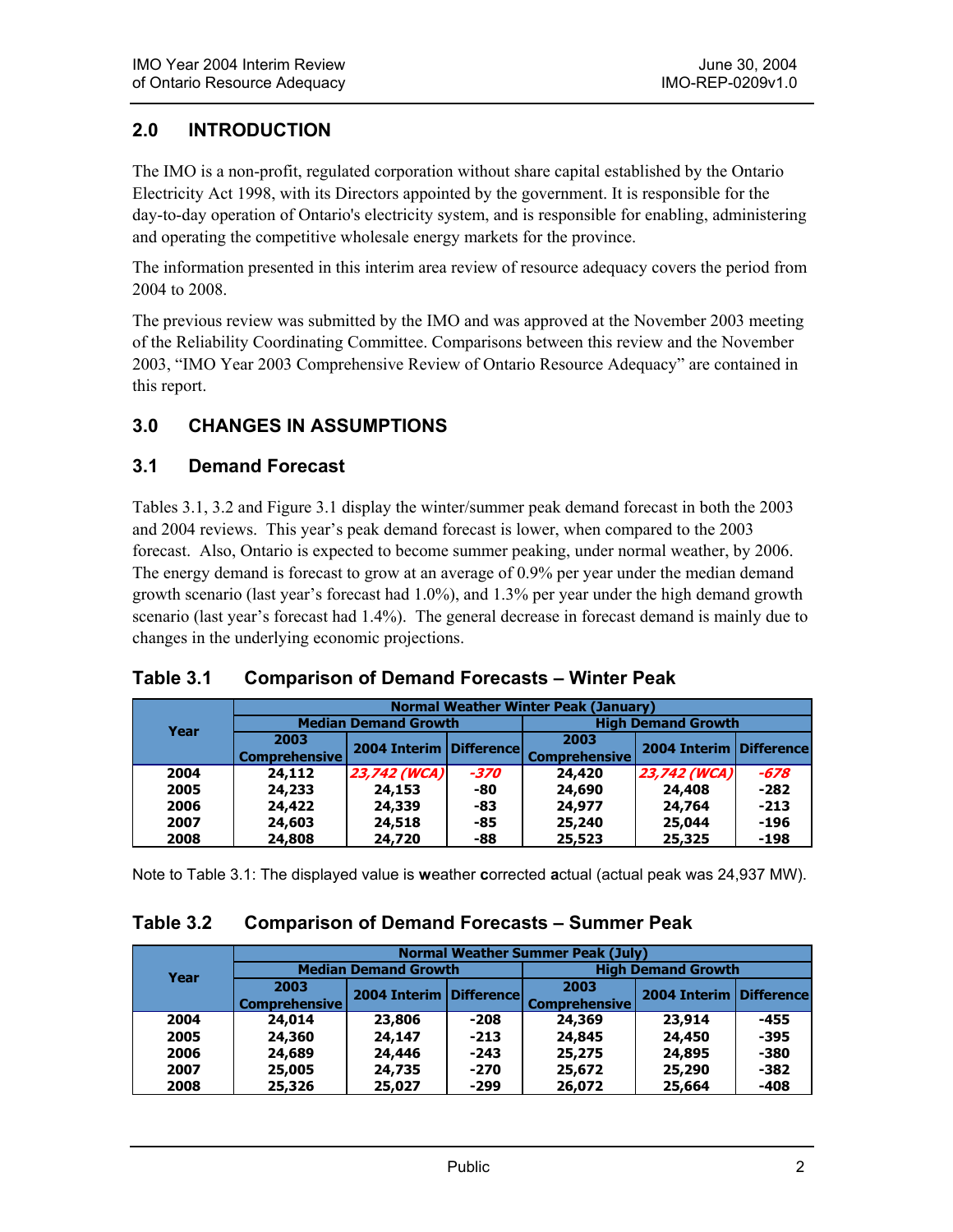#### **3.2 Resources Forecast**

I

Tables 3.3 and 3.4 show the resources forecast to be available to the Ontario system at the time of the seasonal peaks assumed for this review and for the 2003 review.

|      | <b>Winter Peak (January)</b> |                           |          | <b>Summer Peak (July)</b>    |                                  |          |
|------|------------------------------|---------------------------|----------|------------------------------|----------------------------------|----------|
| Year | 2003<br><b>Comprehensive</b> | 2004 Interim   Difference |          | 2003<br><b>Comprehensive</b> | <b>2004 Interim   Difference</b> |          |
| 2004 | 29,112                       | N/A                       | N/A      | 30,620                       | 27,991                           | $-2,629$ |
| 2005 | 29,838                       | 28,843                    | -9951    | 29,142                       | 27,910                           | $-1,232$ |
| 2006 | 29,350                       | 28,598                    | -7521    | 29,695                       | 28,276                           | $-1,419$ |
| 2007 | 30,156                       | 28,715                    | $-1,441$ | 29,731                       | 28,226                           | $-1,505$ |
| 2008 | 29,894                       | 28,169                    | $-1,725$ | 29,602                       | 28,298                           | $-1,304$ |

#### **Table 3.3 Comparison of Available Resource Forecasts – Base Scenario**

#### **Table 3.4 Comparison of Available Resource Forecasts – Sensitivity Scenario**

|      |                      | <b>Winter Peak (January)</b>    |            |                      | <b>Summer Peak (July)</b> |                   |
|------|----------------------|---------------------------------|------------|----------------------|---------------------------|-------------------|
| Year | 2003                 | <b>2004 Interim Differencel</b> |            | 2003                 | 2004 Interim              | <b>Difference</b> |
|      | <b>Comprehensive</b> |                                 |            | <b>Comprehensive</b> |                           |                   |
| 2004 | 29,112               | N/A                             | N/A        | 30,105               | 27,991                    | $-2.114$          |
| 2005 | 29,323               | 28,843                          | -480       | 28,112               | 27,910                    | $-202$            |
| 2006 | 28,320               | 28,598                          | <b>278</b> | 28,150               | 28,276                    | <b>126</b>        |
| 2007 | 28,611               | 28,715                          | 104        | 28,186               | 28,226                    | 40                |
| 2008 | 28,349               | 28,169                          | -1801      | 28,057               | 28,298                    | 241               |

Last year's review assumed that, under the Base Scenario, 3,246 MW of generation resources would come into service by the end of 2004, with another 515 MW in 2005 and 515 MW in 2006 adding to the Ontario installed resources. Also, under the Sensitivity Scenario, last year's review assumed that only 2,731 MW of additional generation resources would become available by the end of 2004.

This interim review assumes only one resource scenario, based on latest information regarding existing and future available resources. Since last year, approximately 2,000 MW of nuclear generation was returned to service from laid-up state. Another 755 MW of new gas-fired generation is expected to be fully available by this summer. Approximately 1,500 MW of nuclear capacity that was assumed last year to gradually come into service by 2006 remains in laid-up state, with return-to-service dates uncertain. However, work has progressed sufficiently on 500 MW of the laid-up nuclear capacity to warrant assuming return to service during the fourth quarter of 2005. Also, the Ontario government is committed to replacing coal-fired generation in the province (approximately 7,500 MW) when adequate alternatives are available. With the exception of Lakeview TGS, which will cease operation at the end of April 2005, the IMO continues to report the capability of the coal-fired generating stations beyond December 31, 2007. For purposes of this assessment, the IMO has assumed that the remaining coal-fired stations will be replaced with an equivalent amount of supply or demand-side measures, at the same or near-by locations, before being shutdown, in accordance with provincial government commitments.

In summary, the IMO's current forecast of available resources is very similar to last year's Sensitivity Scenario until the fourth quarter of 2005, and slightly better for the remainder of the five-year period, as shown in Table 3.4. The only notable exception is for the summer of 2004,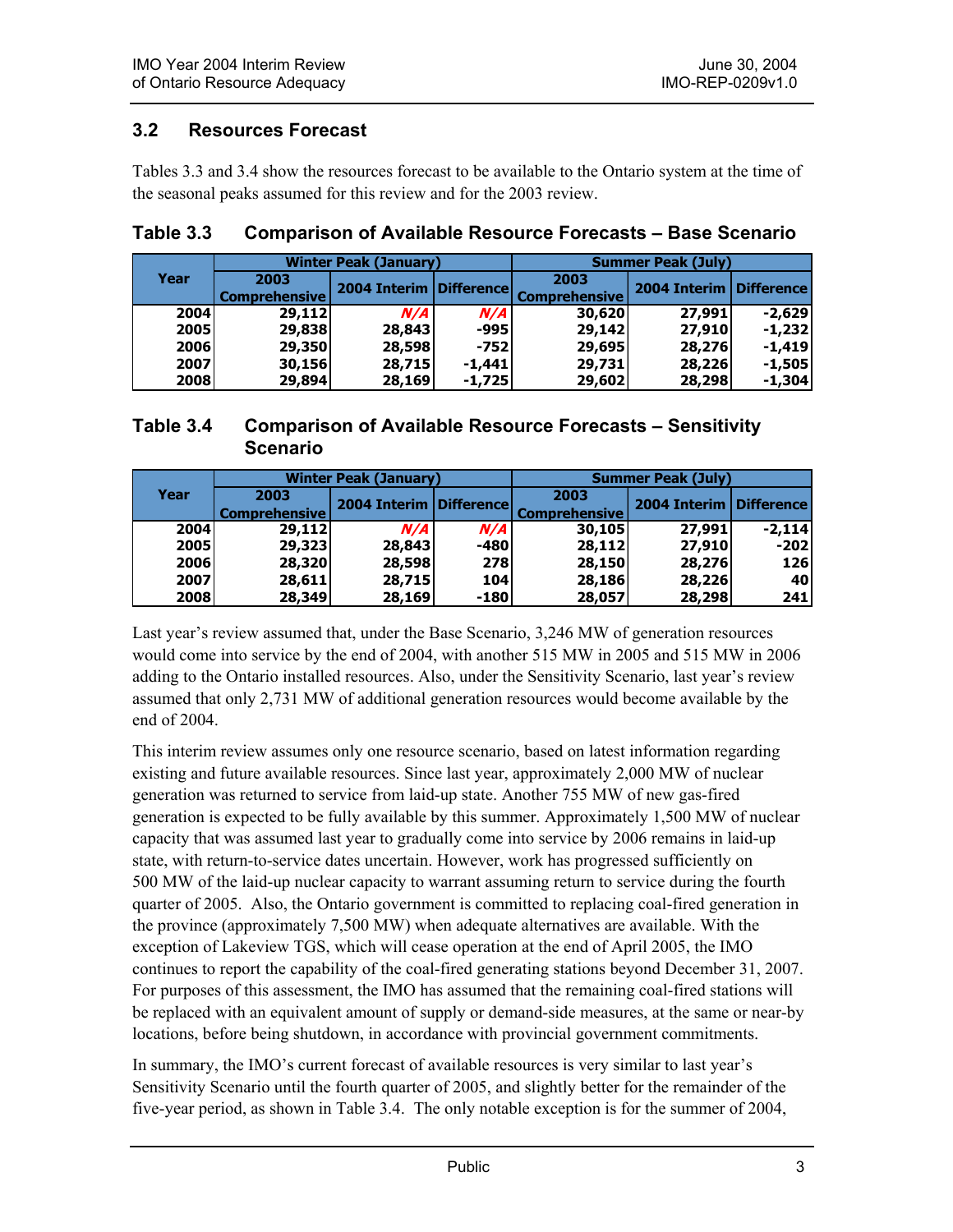when higher generator unavailability is expected than in last year's forecast, based on latest in-service dates for new generators and outage plans submitted by generator owners/operators.

## **3.3 Fuel Supply Diversity**

The majority of the proposed new generation facilities in Ontario (3,500 to 3,800 MW) are gas-fired. If all of these facilities were built, the volume of gas consumed for electricity generation could more than double, reaching approximately 20% of the total supply of gas consumed in the province. Ontario could face a supply situation similar to other parts of North America, where gas supply uncertainty exists. To date, no issues regarding gas delivery infrastructure have been identified for Ontario.

The proposed phase-out of coal-fired generation could present a unique challenge for supply contracting. Traditionally coal has been purchased under long-term contracts. For the affected stations, a delicate short-term contracting balance may be required to ensure sufficient coal is delivered until replacement supply is achieved, without leaving surplus coal after plant retirement.

## **3.4 Ontario Electricity Sector Changes**

The new provincial government has announced a series of changes in the electricity sector. Beside a modified electricity pricing system, a new independent body called the Ontario Power Authority (OPA) has been proposed. It will have the obligation to ensure long-term supply adequacy by forecasting resource needs and preparing an integrated system plan for conservation, generation and transmission. Also, the OPA will have the responsibility and tools to call on the private sector to build new generation or initiate demand management, through a competitive procurement process. The targets for conservation and the overall supply mix in the province would be established by the Ministry of Energy and implemented by the OPA. A Conservation Bureau will also be established as part of the OPA to develop province-wide conservation programs.

The announced changes are to be implemented as soon as the necessary legislation has been passed by the Provincial Parliament. Draft legislation was published on June 16, with Royal Assent expected by year-end. The government hopes to have the OPA established and functioning by early 2005.

## **4.0 RESOURCE ADEQUACY ASSESSMENT**

I

As mentioned in Section 3.2, this year's forecast of resource availability for the period of summer 2004 through the end of 2008 is very similar to the last year's Sensitivity Scenario until the fourth quarter of 2005, and slightly better for the remainder of the five-year period. Also, this year's demand forecast is generally lower. Tables 4.1 and 4.2 show the forecast reserves in this review, as well as a comparison to the 2003 review forecast reserves under the Sensitivity Case.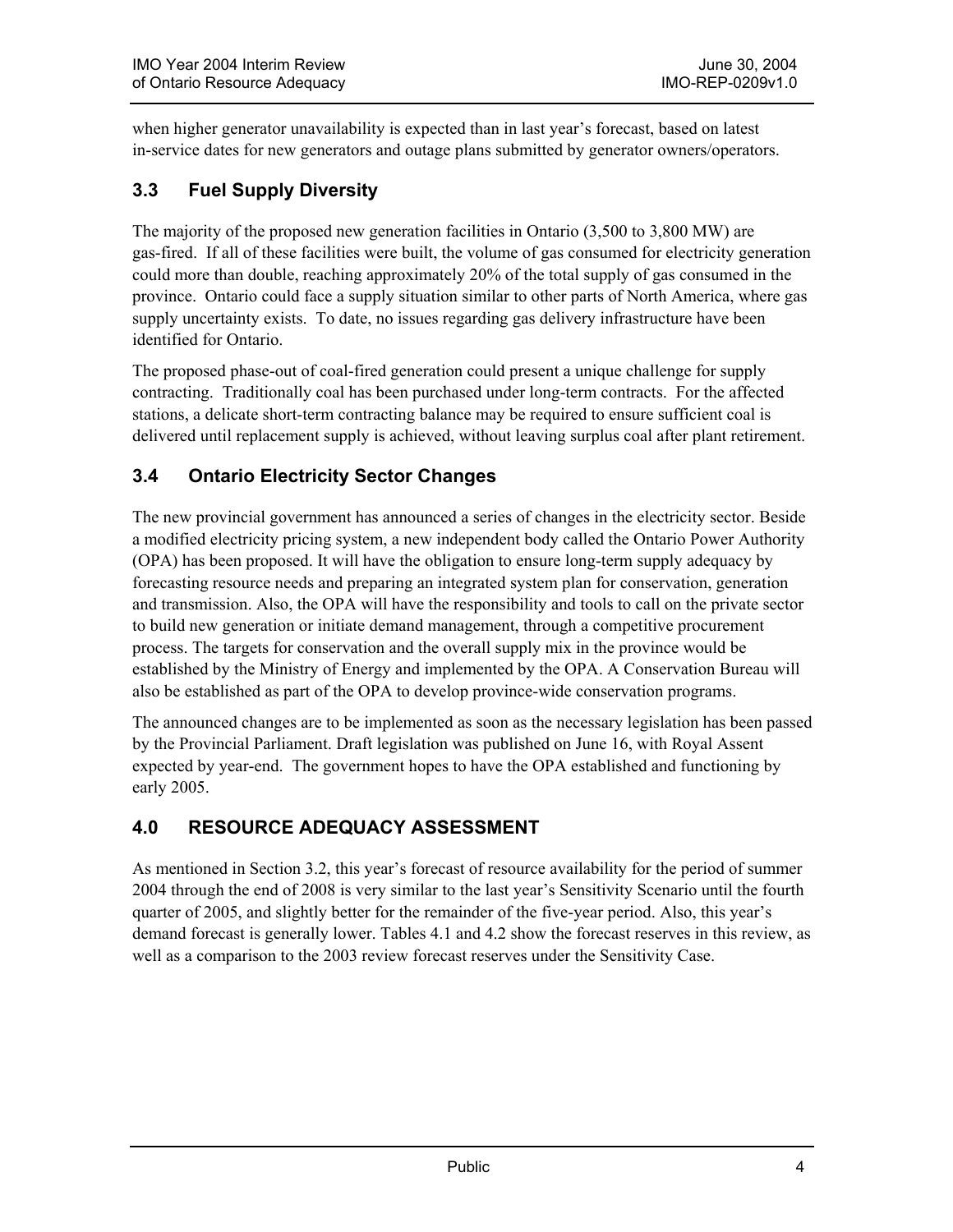| Year | <b>Normal Weather Winter Peak (January)</b> |       |                                    |                           |                                   |        |  |
|------|---------------------------------------------|-------|------------------------------------|---------------------------|-----------------------------------|--------|--|
|      | <b>Median Demand Growth</b>                 |       |                                    | <b>High Demand Growth</b> |                                   |        |  |
|      | 2003                                        |       | <b>2004 Interim   Difference  </b> | 2003                      | <b>2004 Interim   Difference </b> |        |  |
|      | <b>Comprehensive</b>                        |       |                                    | <b>Comprehensive</b>      |                                   |        |  |
| 2004 | 5,000                                       | N/A   | N/A                                | 4,692                     | N/A                               | N/A    |  |
| 2005 | 5,090                                       | 4,690 | $-400$                             | 4,633                     | 4,435                             | $-198$ |  |
| 2006 | 3,898                                       | 4,259 | 361                                | 3,343                     | 3,834                             | 491    |  |
| 2007 | 4,008                                       | 4,197 | 189                                | 3,371                     | 3,671                             | 300    |  |
| 2008 | 3,541                                       | 3,449 | -92                                | 2,826                     | 2,844                             | 18     |  |

#### **Table 4.1 Forecast Reserves – Normal Weather Winter Peak**

## **Table 4.2 Forecast Reserves – Normal Weather Summer Peak**

|      | <b>Normal Weather Summer Peak (July)</b> |       |                         |                           |                           |          |
|------|------------------------------------------|-------|-------------------------|---------------------------|---------------------------|----------|
| Year | <b>Median Demand Growth</b>              |       |                         | <b>High Demand Growth</b> |                           |          |
|      | 2003                                     |       | 2004 Interim Difference | 2003                      | 2004 Interim   Difference |          |
|      | <b>Comprehensive</b>                     |       |                         | <b>Comprehensive</b>      |                           |          |
| 2004 | 6,091                                    | 4,185 | $-1,906$                | 5,736                     | 4,077                     | $-1,659$ |
| 2005 | 3,752                                    | 3,763 | 11                      | 3,267                     | 3,460                     | 193      |
| 2006 | 3,461                                    | 3,830 | 369                     | 2,875                     | 3,381                     | 506      |
| 2007 | 3,181                                    | 3,491 | 310                     | 2,514                     | 2,936                     | 422      |
| 2008 | 2,731                                    | 3,271 | 540                     | 1,985                     | 2,634                     | 649      |

When combining the two new forecasts and comparing them to last year's review, the results indicate that this year's assessment falls within the band of the Sensitivity Case of the 2003 comprehensive review:

- Under median demand growth assumptions, Ontario may have to secure additional resources starting in 2007 (last year's review had 2006), in order to meet the NPCC criterion through 2008. If no new generation or demand-side resources materialize, compliance will be achieved through outage rescheduling i.e. shifting maintenance outages out of the summer months of June, July and August.
- Under high demand growth, Ontario would expect to require additional supply starting in 2005 (the same as in last year's review), in order to comply with the NPCC resource adequacy criterion. Again, if no additional resources from generation, demand-side initiatives or imports become available, compliance can be achieved by shifting maintenance outages out of the summer months of June, July and August, in 2005, 2006 and 2007. However, in 2008, approximately 500 MW of additional resources may be required in conjunction with shifting all major outages out of June July and August, in order to achieve compliance; the 500 MW could come from a combination of generation additions, additional tie-benefit (above the 1,500 MW assumed in the 2003 review) and/or demand response.

## **4.1 Alleviating Factors and Contingency Mechanisms**

I

When considering future resource additions, the IMO takes a conservative approach and only includes projects which are under construction. However, proposals for over 30 future generating facilities totaling more than 6,000 MW have been submitted to the IMO. Although only 755 MW are under construction and included in this assessment, several others are in an advanced stage of the pre-construction approval process or require a short timeframe to complete construction.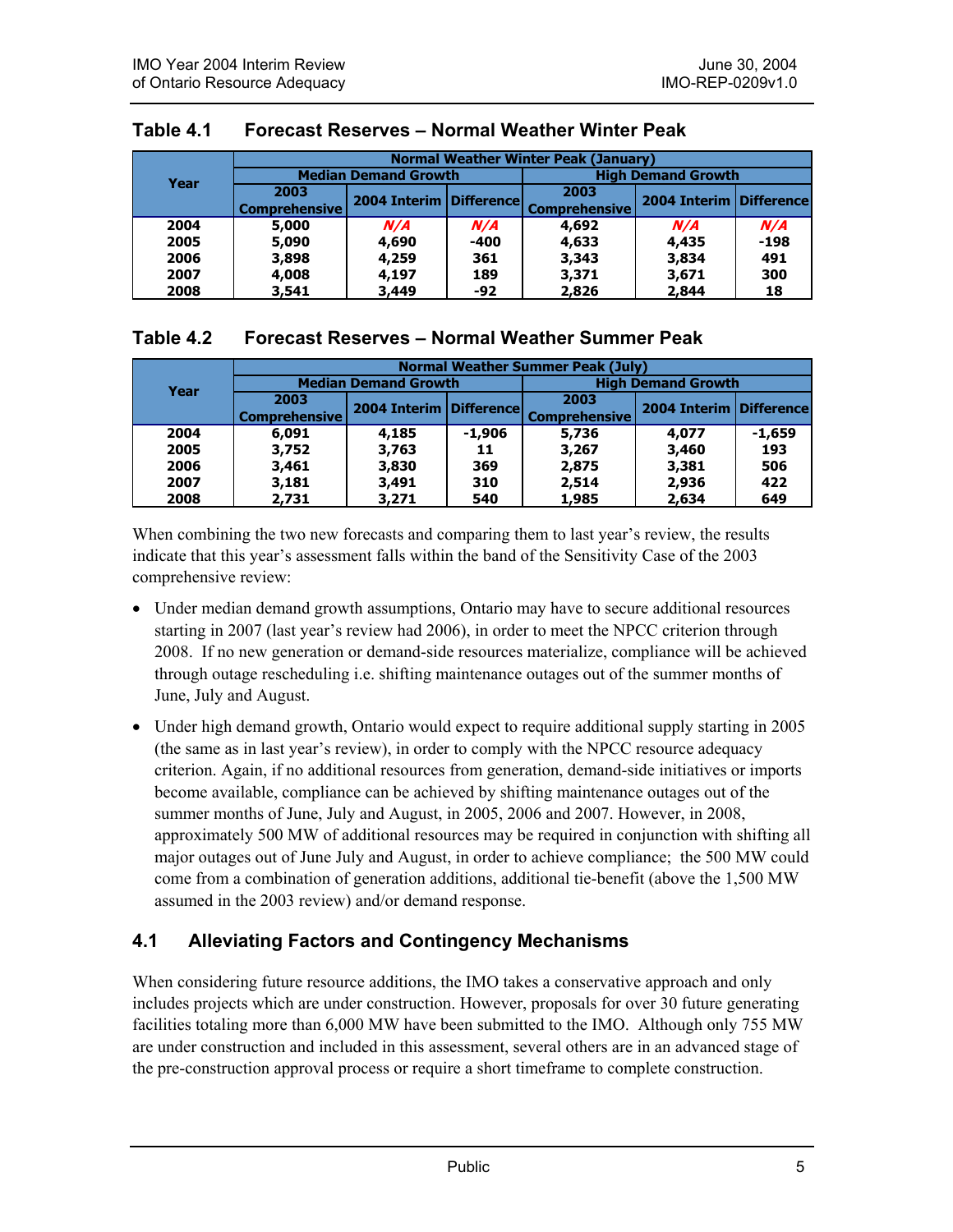To spur additional development, the provincial government has initiated a Request for Proposals process seeking up to 300 MW of renewable energy capacity and up to 2,500 MW of new generating capacity and/or demand side initiatives to be developed as soon as practicable.

Although a tie benefit of only 1,500 MW has been assumed for purposes of this review, the coincident interconnection capability is normally in the range of 4,000 MW. Data from market opening through February 2004 reveals that, whenever demand exceeded 23,000 MW, imports averaged about 2,300 MW, and occasionally reached the 4,000 MW import capability level.

Since 2002, on a year by year basis, the IMO has implemented an Emergency Demand Response Program (EDRP). For 2004 approximately 400 MW of load was contracted under this program. The relief from the EDRP has not been modeled in this review because of the year by year nature of the program.

Every quarter, looking from one month in the future out 18 months, the IMO assesses the integrated generator and transmission outage plans of market participants. Periods where outages result in inadequate resource levels are identified to generators and transmitters. If market participants fail to proactively reschedule outages to mitigate concerns, the IMO may veto outages in the near-term to ensure sufficient capacity is available to meet non-dispatchable demand. The relief which can be expected from this measure can amount to over 2,000 MW during the summer months and more during other periods. Deviation from initial generator outage plans through outage rescheduling and rejection are not desirable. They generally stretch the ability of generator owners/operators to accommodate larger amounts of outages over shorter time periods and may increase forced outage occurrences. Operational experience so far indicates generator owners are usually able to adapt their outage plans, albeit not without cost, inconvenience and potential unit reliability impacts.

Recently announced changes to the Ontario electricity sector, when implemented, are expected to have beneficial effects on the long-term supply-demand situation of the province.

## **5.0 CONCLUSIONS**

I

This year's assessment falls within the band of the Sensitivity Case of the 2003 comprehensive review:

- Under median demand growth assumptions, Ontario may have to secure additional resources starting in 2007 (last year's review had 2006), in order to meet the NPCC criterion through 2008. If no new generation or demand-side resources materialize, compliance will be achieved through outage rescheduling i.e. shifting maintenance outages out of the summer months of June, July and August.
- Under high demand growth, Ontario would expect to require additional supply starting in 2005 (the same as in last year's review), in order to comply with the NPCC resource adequacy criterion. Again, if no additional resources from generation, demand-side initiatives or imports become available, compliance can be achieved by shifting maintenance outages out of the summer months of June, July and August, in 2005, 2006 and 2007. However, in 2008, approximately 500 MW of additional resources may be required in conjunction with shifting all major outages out of June July and August, in order to achieve compliance; the 500 MW could come from a combination of generation additions, additional tie-benefit (above the 1,500 MW assumed in the 2003 review) and/or demand response.